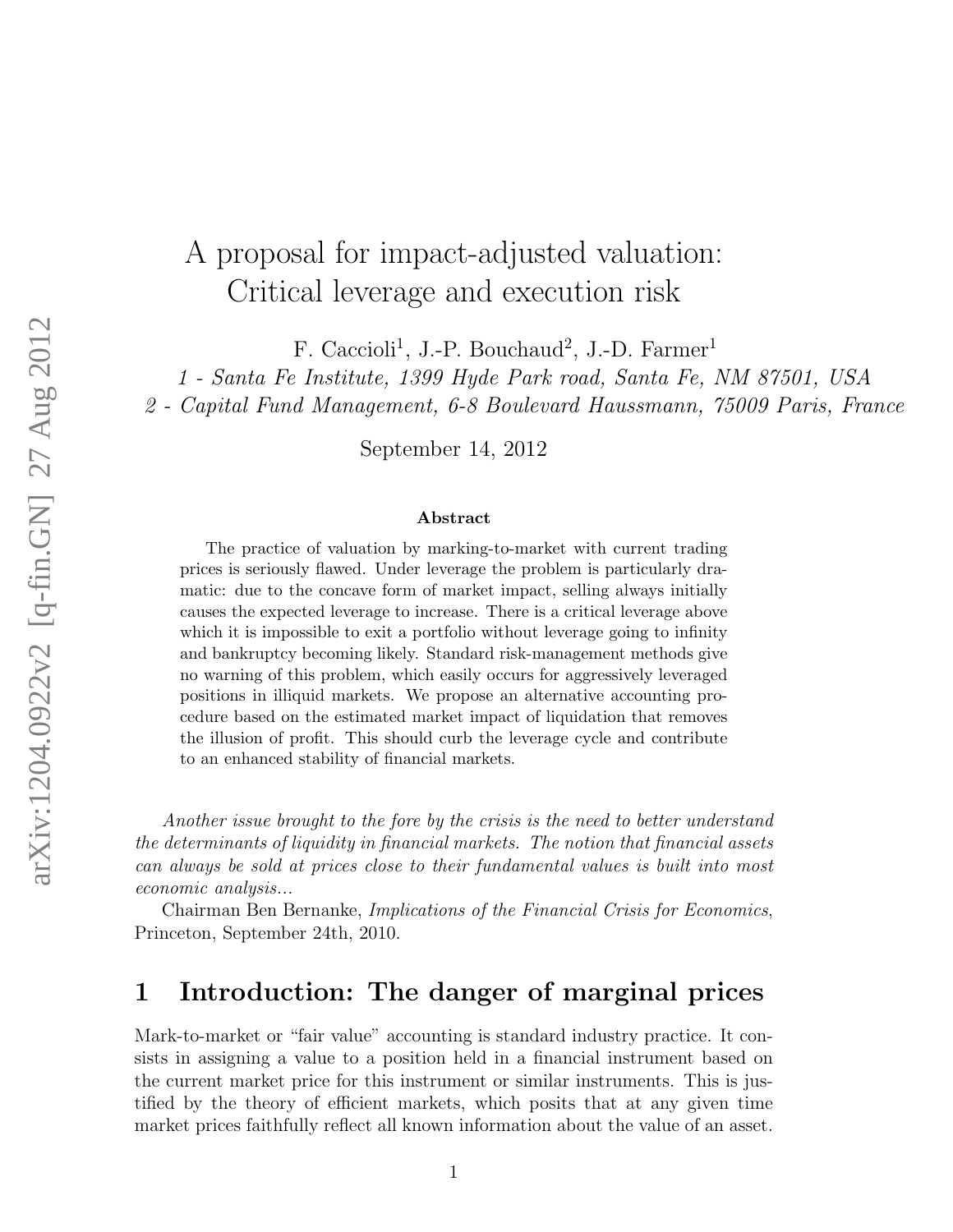However, mark-to-market prices are only marginal prices, reflecting the value of selling an infinitesimal number of shares.

Practitioners are typically concerned with selling more than an infinitesimal number of shares, and are intuitively aware that this practice is flawed. Selling has market impact, which depresses the price by an amount that increases with the quantity sold. The first piece will be sold near the current price, but as more is liquidated prices may drop substantially. This somewhat paradoxically implies the value of 10  $\%$  of a company is less than 10 times the value of 1  $\%$  of that company. We take advantage of what has been learned recently about market impact to propose a method for impact-adjusted valuation that results in better risk control than mark-to-market valuation. This is in line with other recent proposals that valuation should be based on liquidation prices [\[1,](#page-15-0) [2\]](#page-15-1).

Estimating liquidation prices requires a good understanding of market impact. In recent years there is been considerable progress in both theory and practice. For large trades there is growing evidence that market impact follows a universal functional form, see e.g.  $[3, 4, 5]$  $[3, 4, 5]$  $[3, 4, 5]$ . By "large" we mean trades that exceed the liquidity currently available in the order book; such trades need to be either broken up into pieces and executed incrementally or executed in a block market. Market impact is a concave function whose slope is infinite at the origin, which means that small trades have a disproportionally large impact.

The need for a better alternative to marking to market is most evident with leverage, i.e. when assets are purchased with borrowed money. Leverage amplifies market impact. As a leveraged position is sold, a process we refer to here as deleveraging, the price tends to drop due to market impact. Counter-intuitively, due to the concave form of market impact, when a leveraged position is gradually unwound the depression in prices due to impact overwhelms the decrease in position size, and leverage initially rises rather than falls. When impact is concave, this is not unusual – the expected leverage as a sale begins always goes up, regardless of initial leverage, liquidity or position size.

As more of the position is sold, provided the initial leverage and initial position are not too large, leverage eventually comes back down and the position retains some of its value upon liquidation. However, as we show here, if the initial leverage and initial position are too large, as the position is sold the leverage diverges, and the resulting liquidation value is less than zero, i.e. the debt to the creditors exceeds the resale value of the asset. The upshot is that under markto-market accounting a leveraged position that appears to be worth billions of dollars may predictably be worth less than nothing by the time it is liquidated. The above scenario assumes that positions are exited in an orderly fashion; under fire sale conditions or in very illiquid markets things are even worse.

From the point of view of a regulator or a risk manager this makes it clear that an alternative to mark-to-market accounting is badly needed. Neglecting impact allows huge positions on illiquid instruments to appear profitable when it is actually not the case. We propose such an alternative based on the known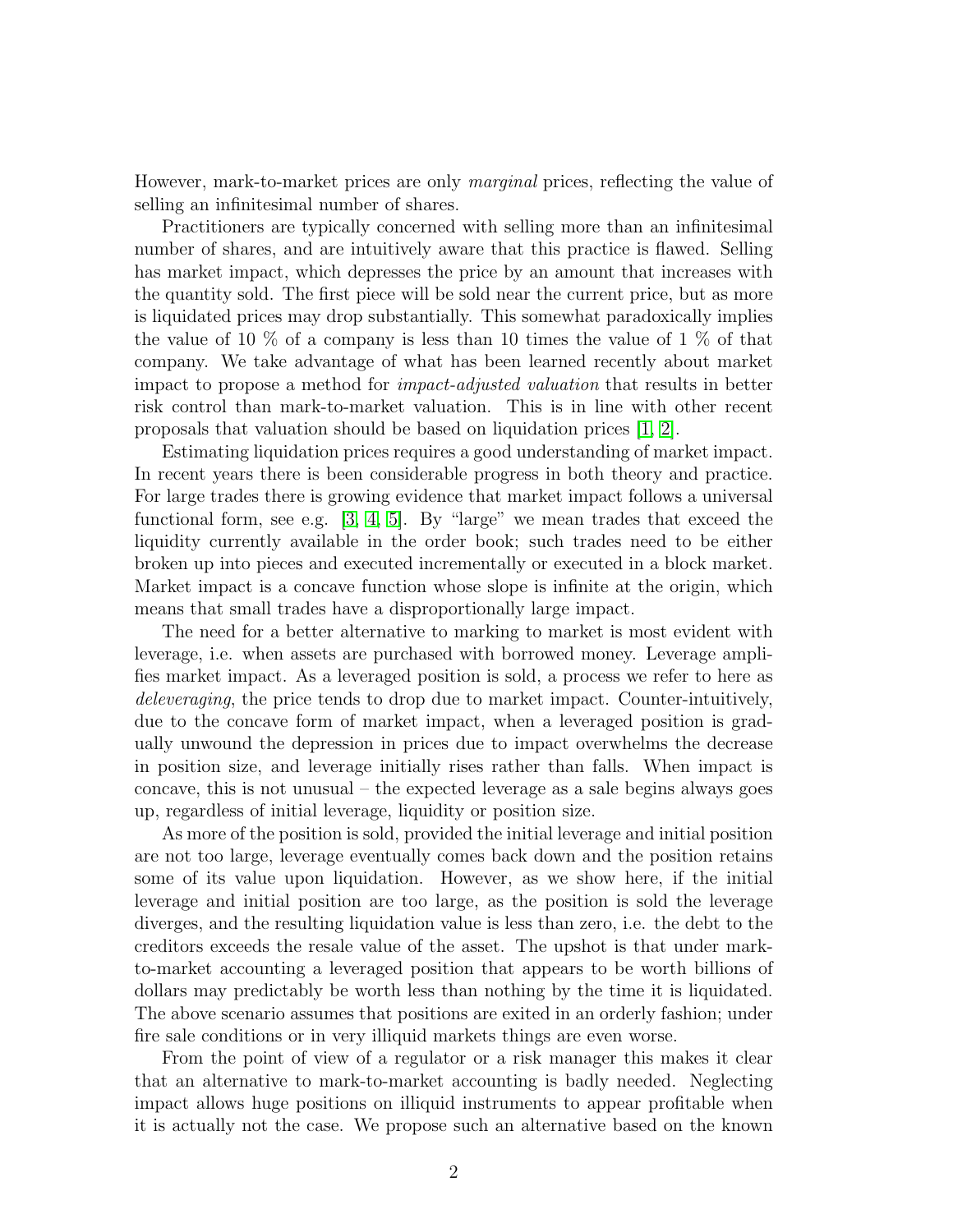functional form of market impact, and propose that valuations should be based on the expected liquidation value of assets. Under leverage this avoids the problems outlined above. Whereas mark-to-market valuation only indicates problems with excessive leverage after they have occurred, our method makes them clear before positions are entered. Thus our method gives clear indications about potential problems as they are developing, and makes such situations easier to avoid. This could be extremely useful for damping the leverage cycle and coping with procyclical behaviors [\[6,](#page-16-3) [7,](#page-16-4) [8,](#page-16-5) [9,](#page-16-6) [10\]](#page-16-7).

In Section 2 we review the literature on market impact and present our proposal for impacted-adjusted valuation. In Section 3 we apply this to leverage and demonstrate that over-leveraging is a critical phenomenon, with a sharp transition where the problem of liquidating the position without bankruptcy becomes serious. In Section 4 we present some alternative formulas for estimating impact, run some numbers for typical assets, and show that this is not a serious problem for really liquid assets such as stocks, but it can occur at surprisingly low leverages for assets such as credit default swaps. Section 5 concludes, discussing the broader implications for the theory of market efficiency.

### 2 Market impact and liquidation accounting

Accounting based on liquidation prices requires a quantitative model of market impact. Because market impact is very noisy, and because it usually requires proprietary data to study empirically, a good picture of market impact has emerged only gradually in the literature. In this section we review what is known about market impact and present our proposal for impact-adjusted valuation.

#### 2.1 The emerging quantitative model of market impact

Understanding the nature of market impact has now been the focus of a large number of empirical studies, both from academics and practitioners (for recent reviews, see [\[11,](#page-16-8) [12,](#page-16-9) [3,](#page-16-0) [4,](#page-16-1) [13,](#page-16-10) [14,](#page-16-11) [5\]](#page-16-2)), and a consensus is beginning to emerge. Here we are particularly concerned with the liquidation of large positions, which must either be sold in a block market or broken into pieces and executed incrementally<sup>[1](#page-2-0)</sup>. These empirical studies now make it clear that the market impact  $I = \langle \varepsilon \cdot (p_f - \mathbf{I}) \rangle$  $p_0$ / $p_0$ , defined as the expected shift in price from the price  $p_0$  observed before a buy trade ( $\varepsilon = +1$ ) or a sell trade ( $\varepsilon = -1$ ) to the price  $p_f$  at which the last share is executed, is a concave function of position size  $Q$  normalized by the trading volume  $V$ . When liquidation occurs in normal conditions, i.e. at a reasonable pace that does not attempt to remove liquidity too quickly from the order book,

<span id="page-2-0"></span><sup>1</sup> Our interest in the impact of a single large trade that must be executed in pieces is in contrast to the impact of a single small trade in the orderbook, or the impact of the average order flow, both of which have different functional forms, see [\[12,](#page-16-9) [5\]](#page-16-2).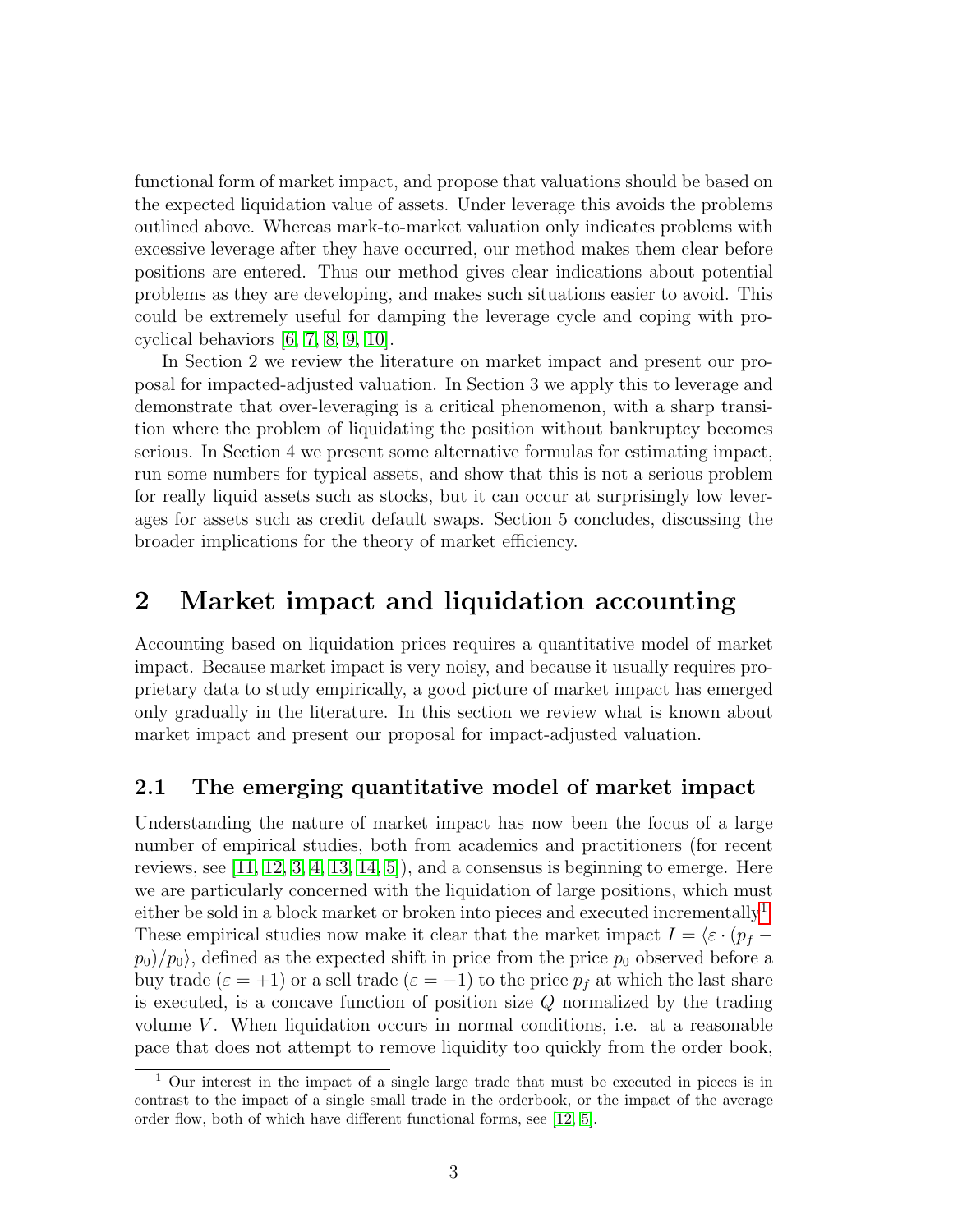the expected impact  $I$  due to liquidating  $Q$  shares is

<span id="page-3-0"></span>
$$
I(Q) = Y\sigma \sqrt{\frac{Q}{V}},\tag{1}
$$

where  $\sigma$  is the daily volatility, V is daily share transaction volume, and Y a numerical constant of order unity [\[5\]](#page-16-2). We say more about how these parameters should be estimated when this formula is used for regulatory purposes in the next section.

Note that we are defining the expected impact in terms of prices rather than log-prices. This is possible because for cases of interest the liquidation time  $T$  is short enough for prices not to move significantly away from the initial price, and the impact itself is significantly less than the price itself, so that the difference between  $p_f / p_0 - 1$  and  $\ln(p_f / p_0)$  is small and only has a minor effect on our conclusions. This means that the domain of validity for the formula requires that the impact  $I(Q)$  not be too large, roughly less than 20%.

The quantity above is the expected impact, in the sense that it is the average outcome of liquidating Q shares. This is superimposed on the background price fluctuations due to the rest of the market. For typical small values of  $Q/V$  allowing orderly execution, the realized market impact is very noisy, almost invisible to the naked eye. It is not uncommon that the realized impact is in the opposite direction of the average impact. The expected impact can be regarded either as the average impact or as a median price  $-50\%$  of prices will be above it, and 50% below it.

We want to emphasize that here we have defined impact as the shift in prices caused by the execution of given order. Whether the long-term impact has a permanent component that remains embedded in prices long after the trade occurs, and how large such a component might be, remain controversial. Fortunately these questions do not need to be addressed for our purposes here, although they are highly relevant to understand how market prices move and how potentially destabilising feedback loops can occur (see e.g [\[15\]](#page-16-12)).

The earliest theory of market impact due to Kyle [\[16\]](#page-17-0) predicted that expected impact should be linear. This was further supported by the work of Huberman and Stanzl [\[17\]](#page-17-1), who argued that providing certain assumptions are met, such as lack of correlation in order flow, impact has to be linear in order to avoid arbitrage. However, more recent empirical studies have made it clear that these assumptions are not met [\[18,](#page-17-2) [19,](#page-17-3) [5\]](#page-16-2), and the overwhelming empirical evidence that impact is concave has driven the development of alternative theories [\[20,](#page-17-4) [21,](#page-17-5) [22\]](#page-17-6). For example, Farmer et al. [\[23\]](#page-17-7) have proposed a theory based on a strategic equilibrium between liquidity demanders and liquidity providers, in which uncertainty about Q on the part of liquidity providers dictates the functional form of the impact. Toth et al. [\[5\]](#page-16-2), in contrast, derive a square root impact function within a stochastic order flow model. They impose that prices are diffusive, show that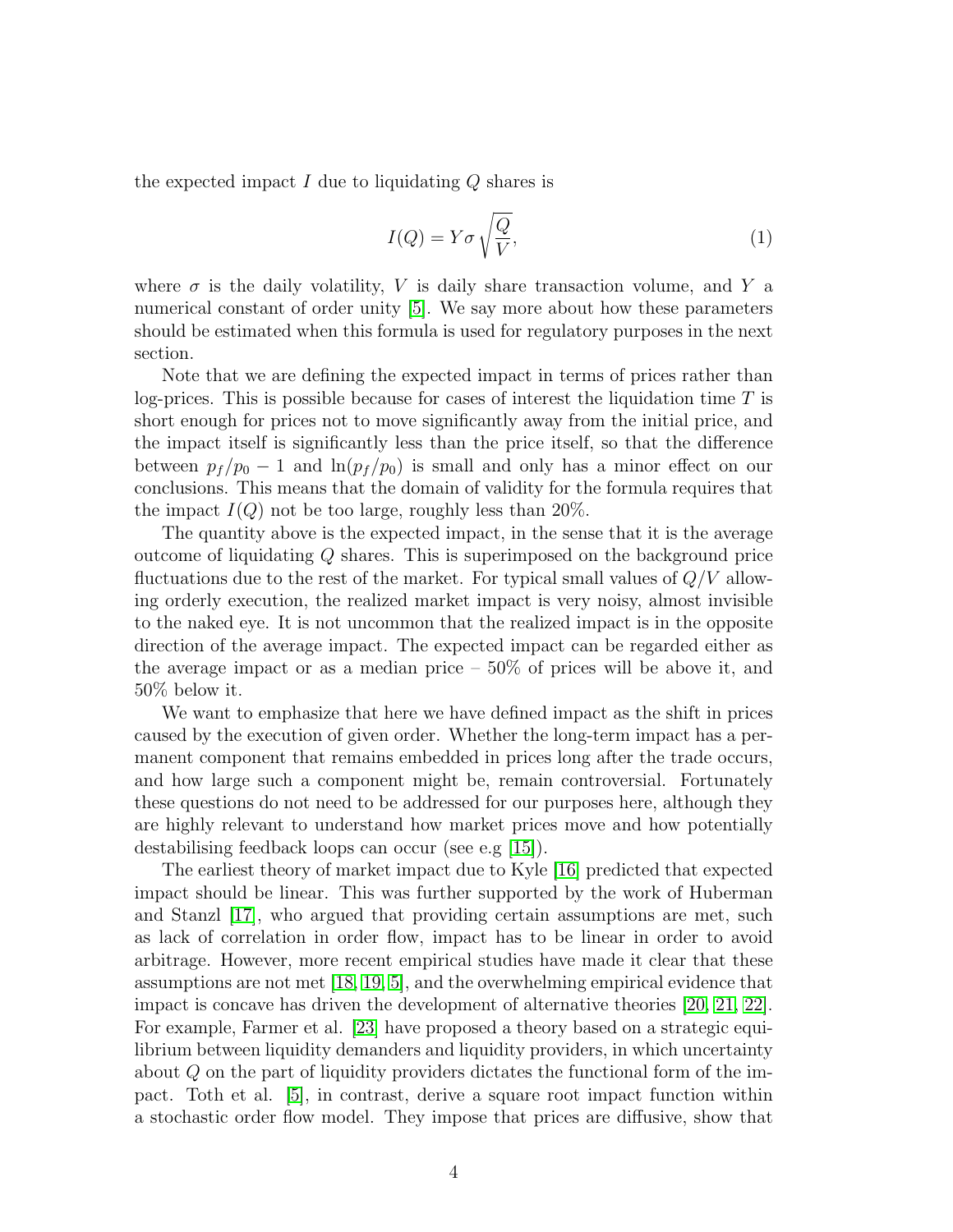this implies a locally linear "latent order book", and provide a proof-of-principle using a simple agent-based model. Both of these theories predict roughly square root impact, though with some differences.

Both empirical studies and theory make it clear that the square-root law for expected impact under orderly execution also holds at intermediate points. That is, after a quantity  $q \leq Q$  is executed, the average adverse price move is given by [\[14,](#page-16-11) [23,](#page-17-7) [5\]](#page-16-2):

$$
I(q) = Y\sigma \sqrt{\frac{q}{V}},\tag{2}
$$

We should stress that the formulae above for market impact hold only under normal conditions, when execution is slow enough for the order book to replenish between successive trades (on this point, see e.g. [\[24,](#page-17-8) [25,](#page-17-9) [11\]](#page-16-8)). If the execution schedule is so aggressive that  $Q$  becomes comparable to  $V$ , liquidity may dry up, in which case the parameters  $\sigma$  and V can no longer be considered to be fixed, but themselves react to the trade, with an expected increase of the volatility and a decrease of the liquidity. Impact in such extreme conditions is expected to be much larger than the square-root formula above. The flash crash is a good example. In these cases the expected impact becomes less concave and it can become linear or even super-linear [\[22\]](#page-17-6). For the above impact formula to be valid, the execution time  $T$  needs to be large enough that  $Q$  remains much smaller than  $V(20\%$  is a typical upper limit). The execution time should not be too long either, otherwise impact is necessarily linear in Q: beyond some "memory time" of the market, trades must necessarily become independent and impact must be additive, see [\[5\]](#page-16-2).

#### 2.2 How should the impact parameters be estimated?

When impact is estimated for regulatory purposes, for stability reasons it is important that the parameters should be computed over a long time horizon. For example one can take an exponential moving average of  $\sigma$  and V over past values. If  $\sigma$  and V are not measured over relatively long time scales impactadjusted valuation could lead to an unstable feedback loop. Imagine, for example, an exogeneous shock (like the Japanese tsunami in March 2011) that leads to a sudden increase of volatility. If  $\sigma$  is measured over short-time scales, the expected impact  $I(Q)$  also increases. This would cause a larger discount on the asset valuation, which could cause a systemic effect in which risk managers unload the asset, leading to plummeting market prices and further panic. Similarly in a temporary liquidity crisis a sudden drop of V could lead to a mechanical reduction in asset values. In order to avoid these destabilising effects, the window over which  $\sigma$  and V are computed should be chosen to be long, perhaps 6 months, and exclude the very recent past – e.g. the last week of trading.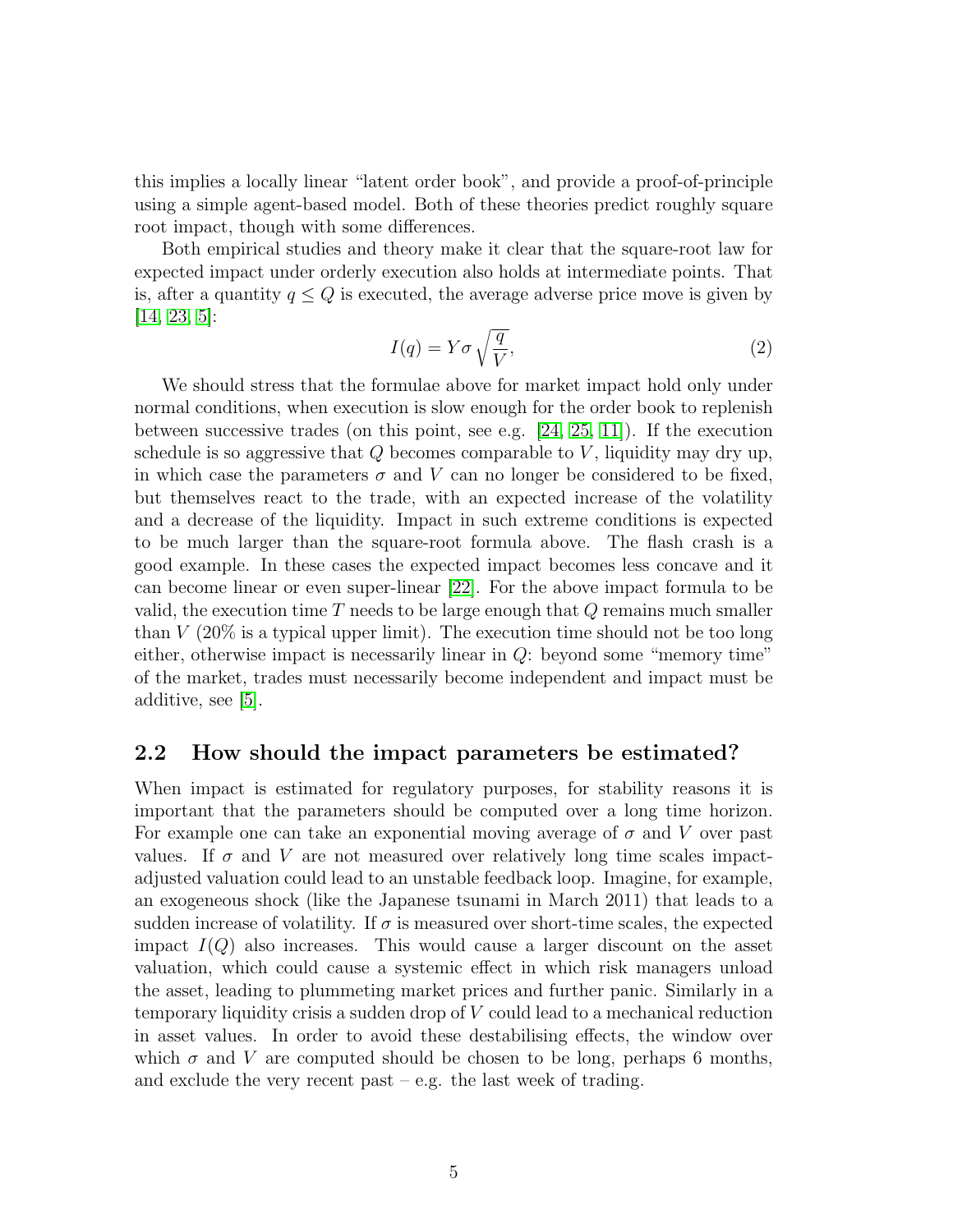#### 2.3 Impact-adjusted accounting

The establishment of a quantitative theory for expected impact makes it possible to do impact-adjusted accounting. Rather than using the mark-to-market price, which is the marginal price of an infinitesimal liquidation, we propose using the expected price under complete liquidation. For convenience we assume liquidation in N equal sized increments of v shares each, where v is arbitrary but small<sup>[2](#page-5-0)</sup>. The expected value  $V$  of a position of  $Q$  shares in a given asset with mark-to-market price  $p_0$  that is liquidated in N pieces of v shares each is

$$
\mathcal{V}(Q) = \sum_{t=1}^{N} vp_0(1 - I(vt))
$$
\n(3)

Providing Q is large, it is a good approximation to use the continuous limit where  $dq = v$  is infinitesimal, in which case this can be written

$$
\mathcal{V}(Q) = \int_0^Q p_0 (1 - I(q)) dq
$$
\n
$$
= p_0 Q (1 - \frac{2}{3} Y \sigma \sqrt{Q/V})
$$
\n
$$
= p_0 Q (1 - \frac{2}{3} I(Q))
$$
\n(4)

It is sometimes also useful to use the *average valuation price*  $\tilde{p} = V/Q = p_0(1 -$ 2  $\frac{2}{3}I(Q)).$ 

### 3 The critical nature of leverage

When leverage is used it becomes particularly important to take impact into account and value assets based on their expected liquidation prices. Consider an asset manager taking on liabilities  $L$  to hold  $Q$  shares of an asset with price  $p$ . For simplicity we consider the case of a single asset. The leverage  $\lambda$  is given by the ratio of the value of the asset to the total equity,

<span id="page-5-1"></span>
$$
\lambda = \frac{Qp}{Qp - L}.\tag{5}
$$

Holding Q and L constant, the leverage decreases when the price of the asset increases and vice versa when it decreases. Similarly, holding  $p$  and  $L$  constant, selling  $q$  shares reduces leverage,

$$
\lambda = \frac{Qp}{Qp - L} \to \lambda' = \frac{(Q - q)p}{(Q - q)p - L} < \lambda \quad \text{if} \quad q > 0,\tag{6}
$$

and vice versa for buying.

<span id="page-5-0"></span><sup>&</sup>lt;sup>2</sup> In general it is possible that optimal liquidation might follow a different liquidation schedule. However, our feeling is that any gains from such a schedule are likely to be small, and in any case, empirical studies show that a uniform liquidation rate is a good approximation for the average investor [\[14\]](#page-16-11).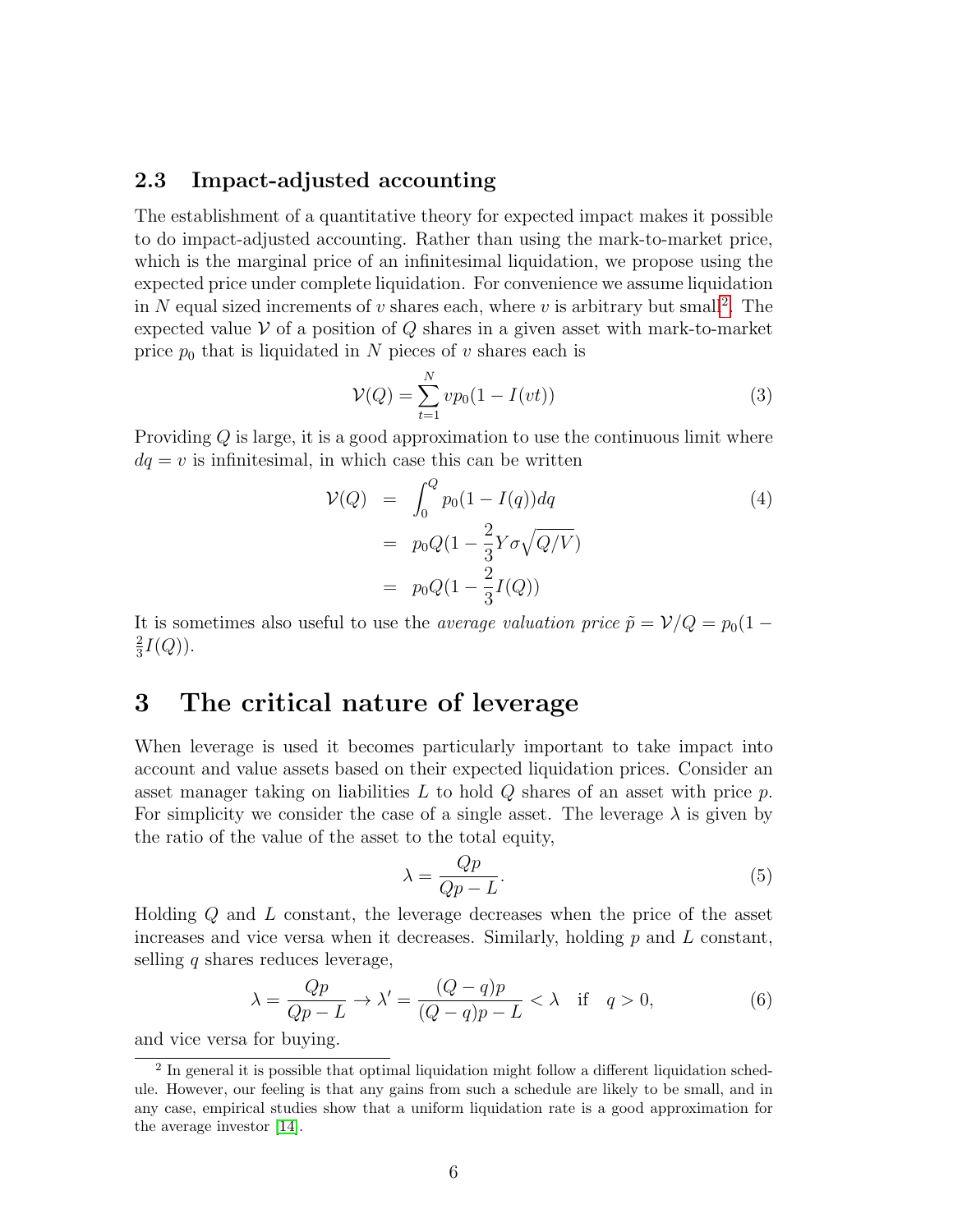#### 3.1 Deleveraging

Now we take into account market impact and consider the case of deleveraging, i.e. exiting a leveraged position. Selling pushes current trading prices down, which under mark-to-market accounting decreases the value of the remaining unsold shares. As we show, this generally overwhelms the effect of selling the shares, increasing the leverage even as the overall position is reduced. After  $q$ shares have been sold the amount of cash raised to offset the liabilites is  $C(q)$ . Using the continuous approximation

$$
C(q) \approx \int_0^q dq' p_0 (1 - I(q')) = p_0 q \left( 1 - \frac{2}{3} \mathcal{I} \sqrt{\frac{q}{Q}} \right),
$$
 (7)

where  $\mathcal{I} \equiv I(Q) = Y \sigma \sqrt{Q/V}$  is the impact of selling the entire position, which can be large if the initial position is too big and/or the liquidity is too small. The leverage  $\lambda(q)$  after q shares have been sold is

$$
\lambda(q) = \frac{(Q-q)p(q)}{(Q-q)p(q) - L + C(q)},
$$
\n(8)

where  $p(q)$  is the price after selling q shares. Letting  $x = q/Q$  be the fraction of assets that have been sold and  $\lambda_0$  be the initial leverage before selling begins, this can be rewritten in the form

$$
\lambda(x) = \lambda_0 \left( \frac{(1-x)(1 - \mathcal{I}\sqrt{x})}{1 - \lambda_0 \mathcal{I}\sqrt{x}(1 - x/3)} \right).
$$
\n(9)

It is then easy to show that:

- For small  $x, \lambda(x) \approx \lambda_0 (1 + (\lambda_0 1) \mathcal{I}$ √  $(\overline{x})$ , which is *larger* than  $\lambda_0$  for  $\lambda_0 >$ 1, that is, whenever any leverage is used. This means, rather paradoxically, that when selling a leveraged position, the expected leverage under mark-tomarket accounting always initially increases.
- If  $\lambda_0 \mathcal{I} < 3/2$  the leverage  $\lambda(x)$  eventually reaches a maximum and decreases back to one for  $x = 1$ . The crossover point  $x^*$  where the leverage drops below its starting value can be computed by solving Eq.  $(8)$  for x with  $\lambda(q) = \lambda_0$ , which gives

$$
x^* = \sqrt{\frac{1 - \sqrt{1 - \frac{4}{3}(\lambda_0 - 1)(3 - \lambda_0)\mathcal{I}^2}}{(2 - \lambda_0/3)\mathcal{I}}}.
$$
(10)

It is easy to show that  $x^* < 1$  whenever  $\lambda_0 \mathcal{I} < 3/2$ .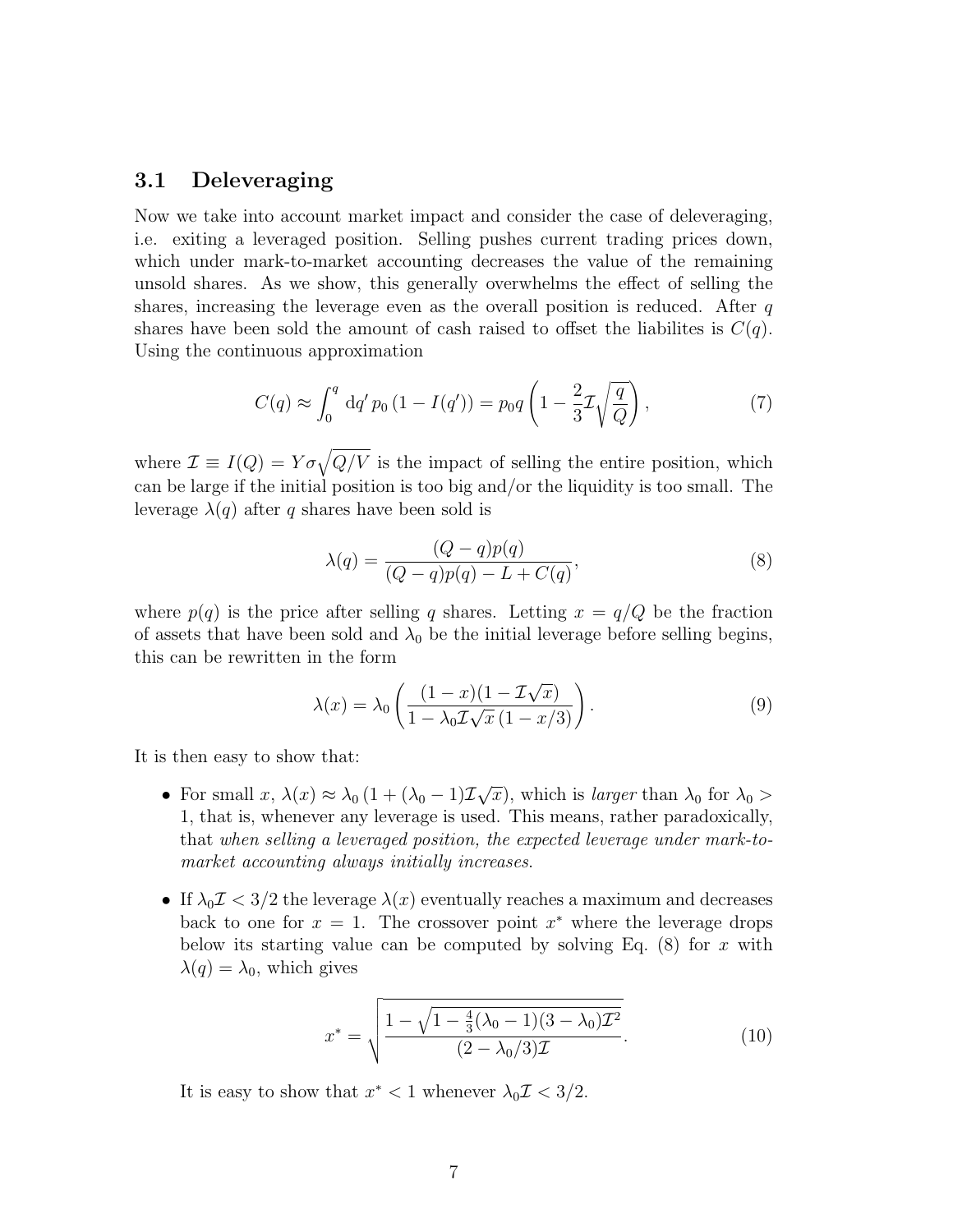• If  $\lambda_0 \mathcal{I} > 3/2$  the leverage  $\lambda(x)$  diverges during liquidation. The leverage diverges when the value of the position is equal to the liability, i.e.  $qp(q)$  = L. This occurs when the denominator of Eq. (9) becomes zero, which yields a cubic equation for the critical value  $x = x_c$ . If  $x_c < 1$  then the asset manager goes bankrupt before being able to take his position to zero.

Three representative deleveraging trajectories  $\lambda(x)$  are illustrated in Fig. 1, together with the trajectory obtained in absence of market impact. We assume a fixed starting mark-to-market leverage  $\lambda_0 = 9$  and show three cases corresponding to different values of the overall market impact parameter  $\mathcal{I}$ . For the two cases where the leverage is subcritical, i.e. with  $\lambda_0 \mathcal{I} < 3/2$ , the manager unwinds the position without bankruptcy. However, due to the rise in leverage during the course of liquidation, he may get in serious trouble with his prime broker along the way. For example, in the case where  $\mathcal{I} = 0.15$  at its peak  $\lambda(x)$  is more than twice its starting value.

The case where the leverage is allowed to become supercritical is a disaster. If  $\lambda_0 \mathcal{I} > 3/2$ , which for  $\lambda_0 = 9$  implies  $\mathcal{I} > 0.16$ , the manager is trapped, and the likely outcome of attempting to deleverage is bankruptcy. (By bankruptcy we mean that the position ends up being worth less than the money borrowed to finance it, so that the manager ends up owing a debt for that position. )

#### 3.2 Leverage under impact-adjusted prices

We now show how risk management is improved by impact-adjusted accounting. This is done by simply using the average impact-adjusted valuation price  $\tilde{p}$  in the formula for leverage, i.e.

$$
\tilde{\lambda}(q) = \frac{q\tilde{p}(q)}{q\tilde{p}(q) - L + C(q)}.\tag{11}
$$

Here  $0 \leq q \leq Q$  is the number of shares held at any given time along the way to entering position  $Q$ . We define the impact adjusted price for position  $q$  as the liquidation price if buying were to stop and the current position  $q$  were to be sold. Accordingly, when exiting a position we adopt the convention that the impact-adjusted price is based on complete liquidation of all Q shares, i.e. we do not allow for the possibility of pausing along the way<sup>[3](#page-7-0)</sup>.

<span id="page-7-0"></span> $3$  The square root law for market impact is inherently related to the market's memory [\[23,](#page-17-7) [5\]](#page-16-2). Once liquidation begins the market has a memory – the response of prices to each successive sale is smaller and smaller as  $Q - q$  gets bigger and bigger. An alternative definition of the impact-adjusted price while the position is being sold might be to assume a pause sufficiently long to break this memory, followed by subsequent liquidation of the remaining position q. We have not adopted this because it requires an understanding of how impact decays in time, which we do not have, and in any case we do not believe this is necessary.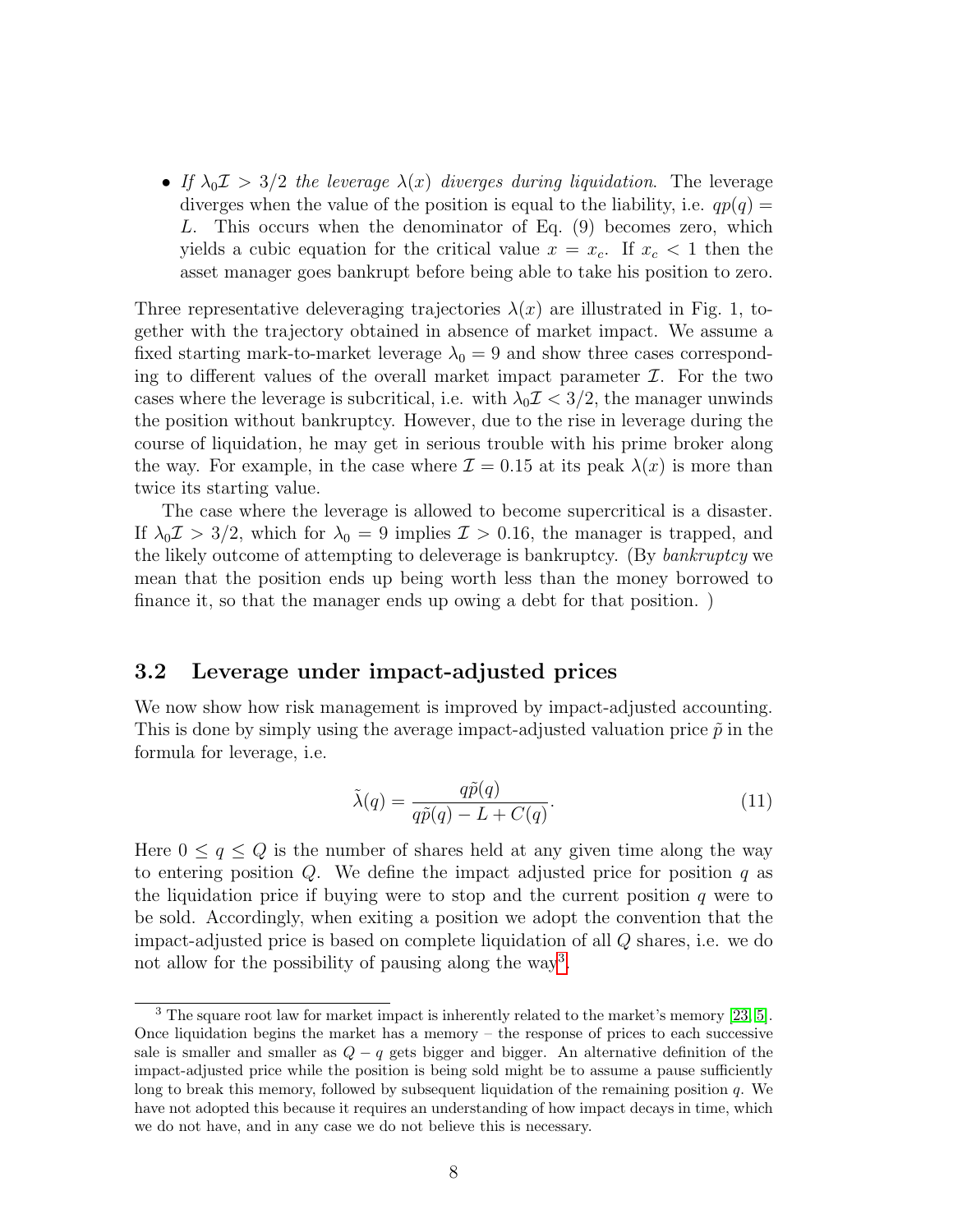

Figure 1: Possible deleveraging trajectories, showing the leverage  $\lambda(x)$  based on mark-tomarket accounting as a function of the fraction  $x$  of the position that has been liquidated. We hold the initial leverage  $\lambda_0 = 9$  constant and show four trajectories for different values of the market impact parameter  $\mathcal{I} = I(Q) = Y \sigma \sqrt{Q/V}$ , i.e.  $\mathcal{I} = 0$  (black dashed line, corresponding to the no-impact case)  $\mathcal{I} = 0.1$  (green dotted line), 0.15 (blue solid line), and 0.19 (red dotteddashed line). If the market impact is too high the leverage diverges before the position can be liquidated, implying that the position is bankrupt.

In figure [2](#page-9-0) we show how the leverage behaves when a manager first steadily assumes a position  $0 \leq q(t) \leq Q$  and then steadily liquidates it. We compare three different notions of leverage:

- No impact leverage is represented by the dashed black line. This is the leverage that would exist if the price remained constant (on average). It rises and falls linearly<sup>[4](#page-8-0)</sup> proportional to the position  $q(t)$ .
- Mark-to-market leverage is represented by the solid blue line. While the position is building it rises more slowly than linearly. This is because as the position is building impact causes the price to increase, lowering leverage and partially offsetting the increasing position size. This is dangerous because it artificially overestimates profits and therefore depresses leverage. When the position is exited, in contrast, the expected leverage initially shoots up. In the subcritical case it eventually returns to zero, but in the super-critical case it diverges, indicating (too late) that the position is bankrupt.

<span id="page-8-0"></span> $4$  The reason for linearity is that when the price is constant the denominator in Eq. [\(5\)](#page-5-1) remains constant. This is because changes in cash cancel changes in asset value.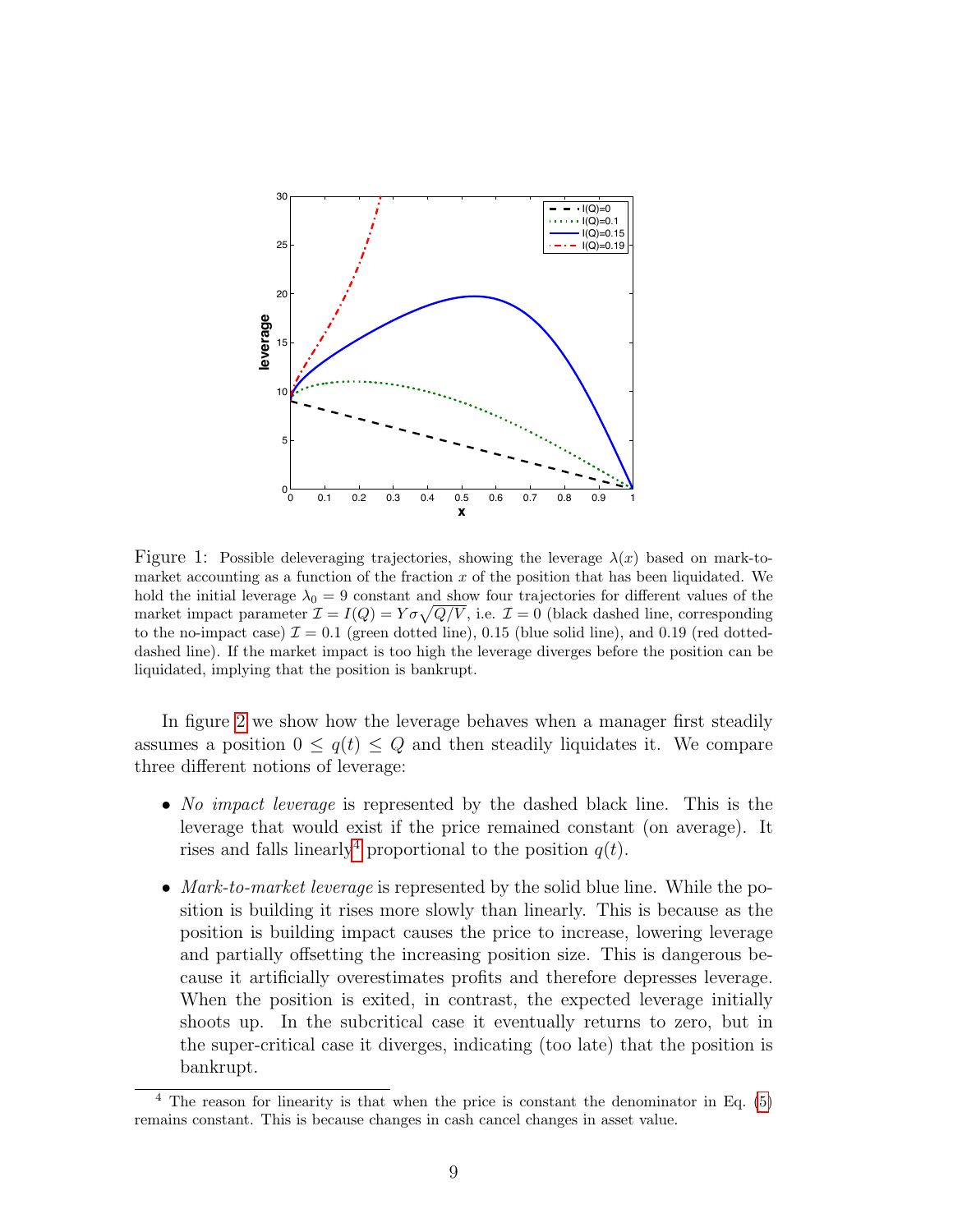

<span id="page-9-0"></span>Figure 2: Leverage as a function of position size for first entering and then exiting a position. The position  $q(t)$  varies from 0 to Q in the left half of each panel and from Q to 0 in the right half of each panel. Labels on the x axes denote the number of shares held by the asset manager at the corresponding time. Three different measures are used for leverage. The dashed black line shows what the leverage would be if there were no impact and the price didn't change; the solid blue line shows the leverage including impact under mark-to-market accounting, and the dotted-dashed red line shows the leverage using impact-adjusted valuation. The left panel is a case in which Q is small enough that the leverage never becomes critical; the right panel is a case where the leverage becomes super-critical. In this case the impact-adjusted leverage diverges as the position is entered, warning the manager of the impending disaster. The dashed red vertical line shows the critical position  $q_c$ .

• Impact-adjusted leverage is represented by the dashed red line. It is always greater than either of the other two measures of leverage. It is particularly useful in the super-critical case – its rapid increase is a clear warning that a problem is developing, in contrast to the mark-to-market leverage. A sensible manager would thus easily avoid bankruptcy by buying less and avoiding the critical regime.

#### 3.3 Taking noisy impact into account

So far we have focused our attention on the expected impact, which can either be viewed as the average impact or as a median trajectory. In this section we show how impact-adjusted accounting can be used to compute the probability of adverse price movements. This improves on standard measures that fail to take impact into account and may dramatically underestimate the probability of bankruptcy in situations where impact is large.

To illustrate this we estimate the probability of bankruptcy for positions of varying leverage. We make the simple assumption that the noisy component of impact is independent of the order being executed, and diffuses according to the volatility as the square root of time. Under the (admittedly crude) approximation that background price movements are normally distributed we model individual realizations of price trajectories as a discrete random walk with time varying drift. For convenience we measure the time  $t$  in days. The evolution of the price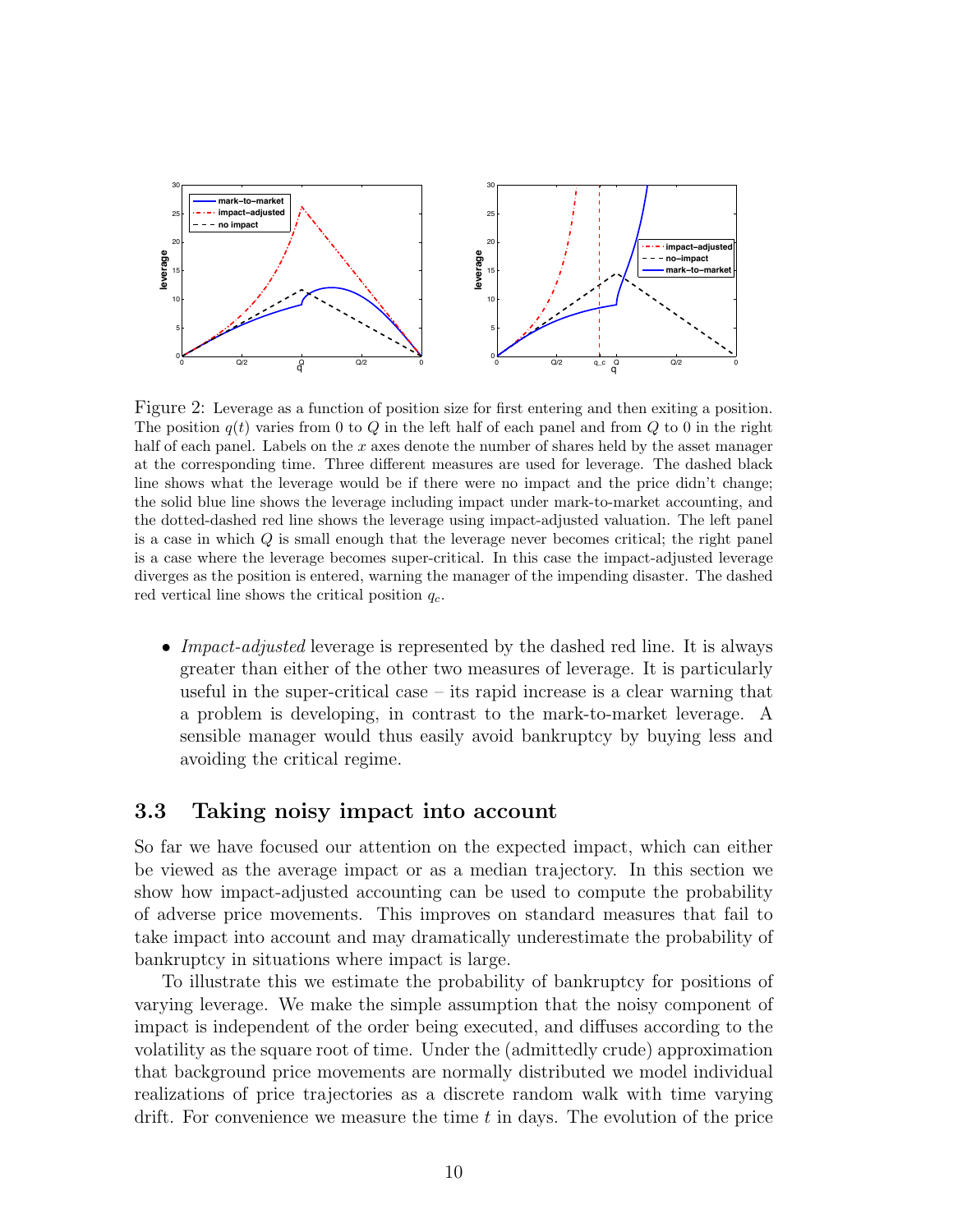during execution is given by

<span id="page-10-0"></span>
$$
p(t+1) = p(t) + I(Q - q(t) - \delta q) - I(Q - q(t)) + p_0 \sigma n(t), \tag{12}
$$

where  $p(t)$  is the price at time t,  $q(t)$  is the size of the position at time t, and  $n(t)$ is IID gaussian noise. The term  $I(Q - q(t) - \delta q) - I(Q - q(t))$  is the additional increment of impact between day t and day  $t + 1$ , with  $\delta q$  is the volume traded in a given day. The total time T needed to off-load the position is  $T = Q/\delta q$ .

With this choice for the stochastic process we ensure that in absence of noise the price follows the deterministic trajectory predicted by the expected market impact, and that the price in absence of market impact undergoes an unbiased discrete random walk. For better risk analysis it is of course possible to use more sophisticated models of the background noise, incorporating factors such as clustered volatility, jump diffusions, or heavy tails as desired. The simple model above is sufficient to illustrate the basic idea of how such risk analysis can be done.

To assign probabilities for a given event, in this case bankruptcy, we simulate realizations of the noise process using Eq. [\(12\)](#page-10-0), keeping  $\sigma\sqrt{T}$  small enough that the probability that the price becomes negative can be neglected. A typical result is shown in Fig. [3.](#page-11-0) Since the volatility of the final price scales as  $\sigma\sqrt{T}$ , whereas the average impact scales as  $\sigma \sqrt{Q/V}$ , the sharpness of the transition is determined by their ratio  $\eta \equiv Q/VT$ . Using  $T = Q/\delta q$  we can write  $\eta = \delta q/V$ , making it clear that  $\eta$  is an aggressivity parameter, often called the *participation* rate, measuring the fraction of daily volume used for trading. In Fig. [3](#page-11-0) we vary Q and T while keeping  $\eta$  constant.

The probabilities of bankruptcy are dramatically higher than they are without impact, and as expected, the transition is centered at the critical point  $\mathcal{I}_c = 3/(2\lambda_0)$ , which is independent of the volatility. The transition is sharp for aggressive trading schedules  $(\eta > 1)$  and is blurred as  $\eta \to 0$ .

During liquidation it is possible for the position to temporarily become bankrupt and then recover. Whether or not a manager would be forced to default in such a situation will depend on her relationship with her creditors. Forcing bankruptcy if it occurs anywhere along the liquidation path slightly raises the probability of bankruptcy, depending on the time for execution.

### 4 Does leverage diverge in realistic situations?

We have shown the dangers of mark-to-market accounting for understanding leverage, but the skeptical reader may wonder whether such extreme situations actually occur in practice. In this section we plug in some typical numbers and show that for large positions in illiquid stocks such problems are not uncommon.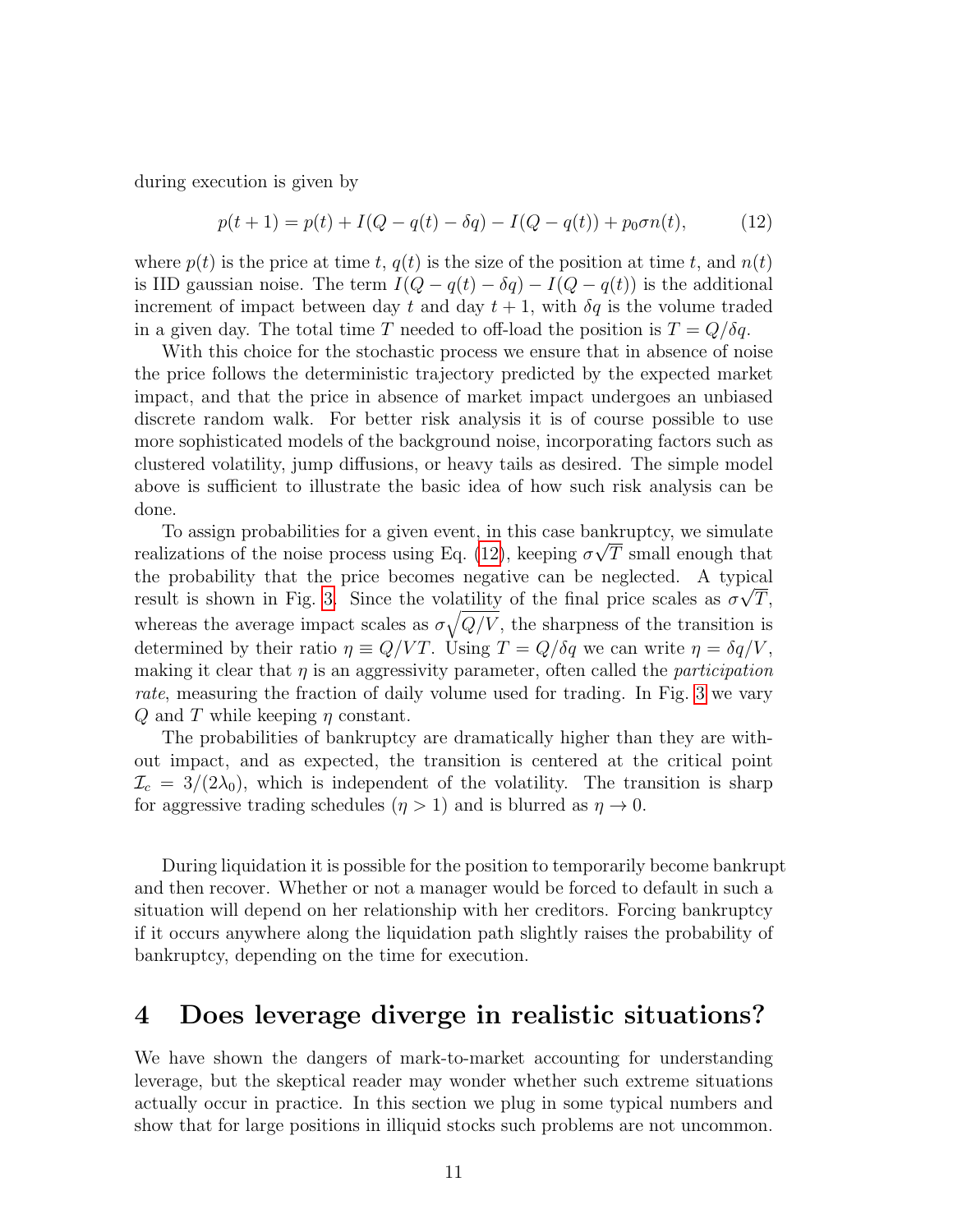

<span id="page-11-0"></span>Figure 3: Bankruptcy probability as a function of the total impact  $\mathcal I$ . Probability of bankruptcy as a function of impact  $I(Q)$ . In the left panel  $\eta = Q/(VT) = 10$ ; Q is varied from 0 to  $10^5$  while T is varied to hold  $\eta$  constant. Red circles are bankruptcy probability with impact, and black triangles without impact. The vertical dashed red line is the critical value  $\mathcal{I}_c$ . The right panel is a similar plot for three different values of  $\eta$ .

#### 4.1 Impact and bid-ask spread

We have so far computed impact using the estimated volatility and volume. We now review results that connect these to the spread, which provide an alternative way to estimate the magnitude of liquidation effects, which might be more convenient in some circumstances.

It is now well established empirically that the volatility is made up of two different effects: the size of the bid-ask spread  $S$  on the one hand, and the number of transactions  $\phi$  per unit time on the other. For liquid markets the volatility  $\sigma_T$ on timescale  $T$  can be written

$$
\sigma_T = bS\sqrt{\phi T},\tag{13}
$$

where  $b \approx 0.6 - 0.9$  is a constant of order unity, that weakly depends on the market [\[26\]](#page-17-10). Suppose that the typical volume at the best prices is  $v$ . If one assumes as before that the order is executed in increments of  $v$  shares, the total number of transactions needed to liquidate Q shares is  $N = Q/v$ . Similarly the total volume  $V_T$  in a time T is  $V_T = v\phi T$ . The above impact formula can therefore be rewritten as:<sup>[5](#page-11-1)</sup>

<span id="page-11-2"></span>
$$
I = Y \sigma_T \sqrt{\frac{Q}{V_T}} = Yb \, S\sqrt{N}, \qquad N = \frac{Q}{v}.
$$
 (14)

This expression highlights the micro-structure origin of liquidity. As is intuitively clear, it is the spread  $S$  and the available volume  $v$  that determine the impact cost of a trade. The quantities  $S$  and  $v$  should again be estimated using moving averages using market data or broker quotes for OTC/illiquid markets.

<span id="page-11-1"></span><sup>&</sup>lt;sup>5</sup>Note that the liquidation time  $T$  drops out of the formula, which is one of the remarkable properties of the square-root impact law.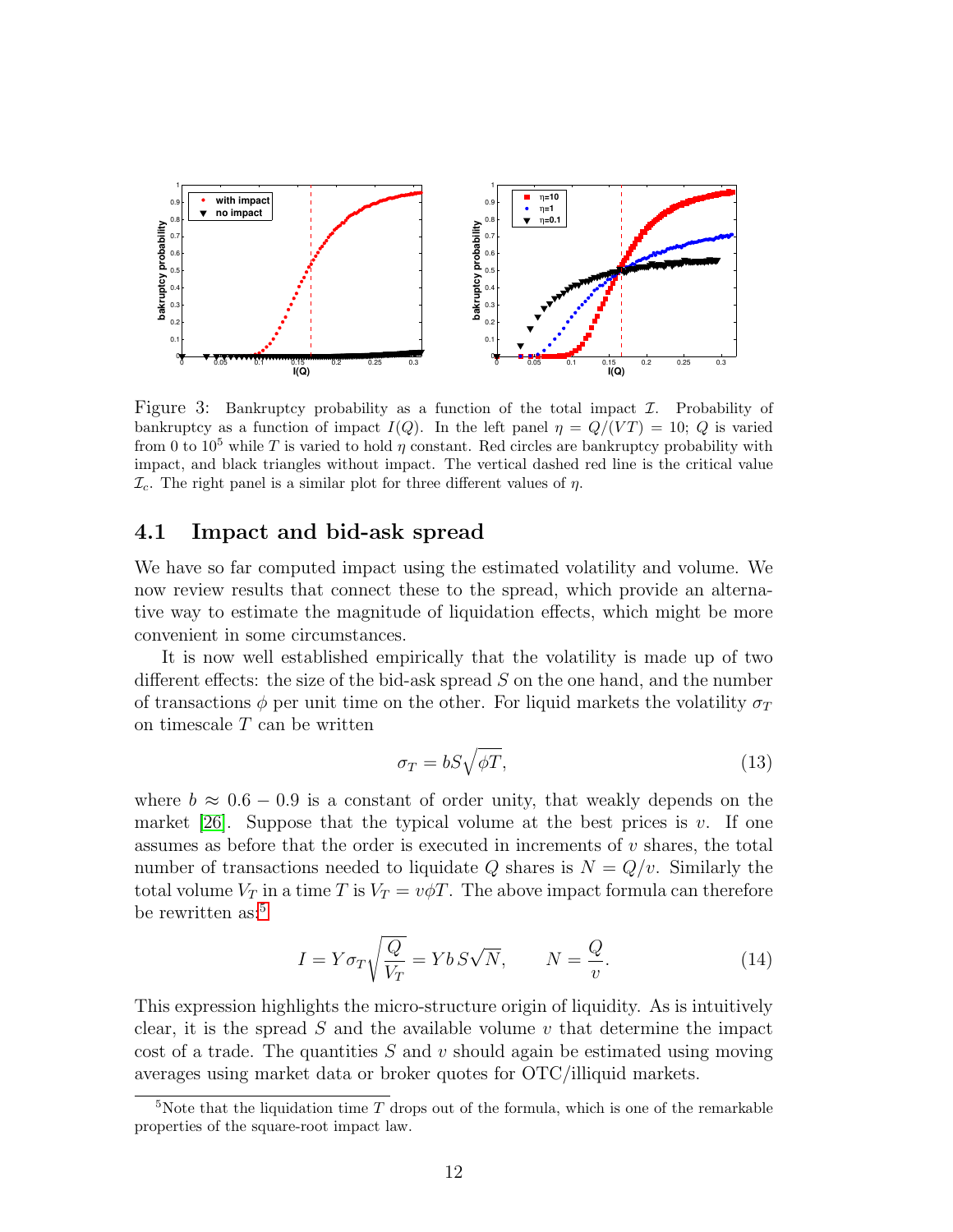#### 4.2 Some examples

Let us first give some orders of magnitude for stock markets. The daily volume of a typical stock is roughly  $5 \times 10^{-3}$  of its market cap (see e.g. [\[27,](#page-17-11) [28\]](#page-17-12)), while its volatility is of the order 2% per day. Suppose the portfolio to be liquidated owns  $Q = 5\%$  of the market cap of a given stock. Taking  $Y = 0.5$ , the impact discount is

$$
I(Q) \approx 2\% \times \sqrt{\frac{0.05}{0.005}} \approx 6\%.
$$
 (15)

A 6% hair-cut on the value of a portfolio of very liquid stocks is already quite large, and it is obviously much larger for less liquid/more volatile markets.

Let us now turn to the question of the critical leverage  $\lambda_c$  under mark-tomarket accounting. From Section 3, the condition reads:

$$
\lambda_c \mathcal{I} = \frac{3}{2}.\tag{16}
$$

Substituting the two expressions for  $\mathcal{I} = I(Q)$  and rearranging gives

$$
\lambda_c = \frac{3}{2Y\sigma} \sqrt{V/Q} \tag{17}
$$

$$
= \frac{3}{2YbS\sqrt{N}}\tag{18}
$$

To give a feeling for whether or not these conditions can be met, we present representative values for several different assets. For futures we assume  $Q = V$ , implying that it would take five days to trade out of the position with  $\eta = 0.2$ . For stocks we assume  $Q = 10V$ , which assuming the same participation rate implies a position that would take 50 trading days to unwind. Such positions might seem large, but they do occur for large funds; for instance, Warren Buffet was recently reported to have taken more than eight months to buy a  $5.5\%$  share of IBM. The results are given in Table [1.](#page-13-0)

We see that for liquid futures, such as the BUND or SP500, the critical leverage is large enough that the phenomenon we discuss here is unlikely to ever occur. As soon as we enter the world of equities, however, the situation looks quite different, whereas for OTC market the effect is certainly very real.

### 5 Conclusion

The above discussion underscores the need to value positions based on liquidation prices rather than mark-to-market prices. For small, unleveraged positions in liquid markets there is no problem, but as soon as any of these conditions are violated, the problem can become severe. As we have shown, standard valuations, which do nothing to take impact into account, can be wildly over-optimistic.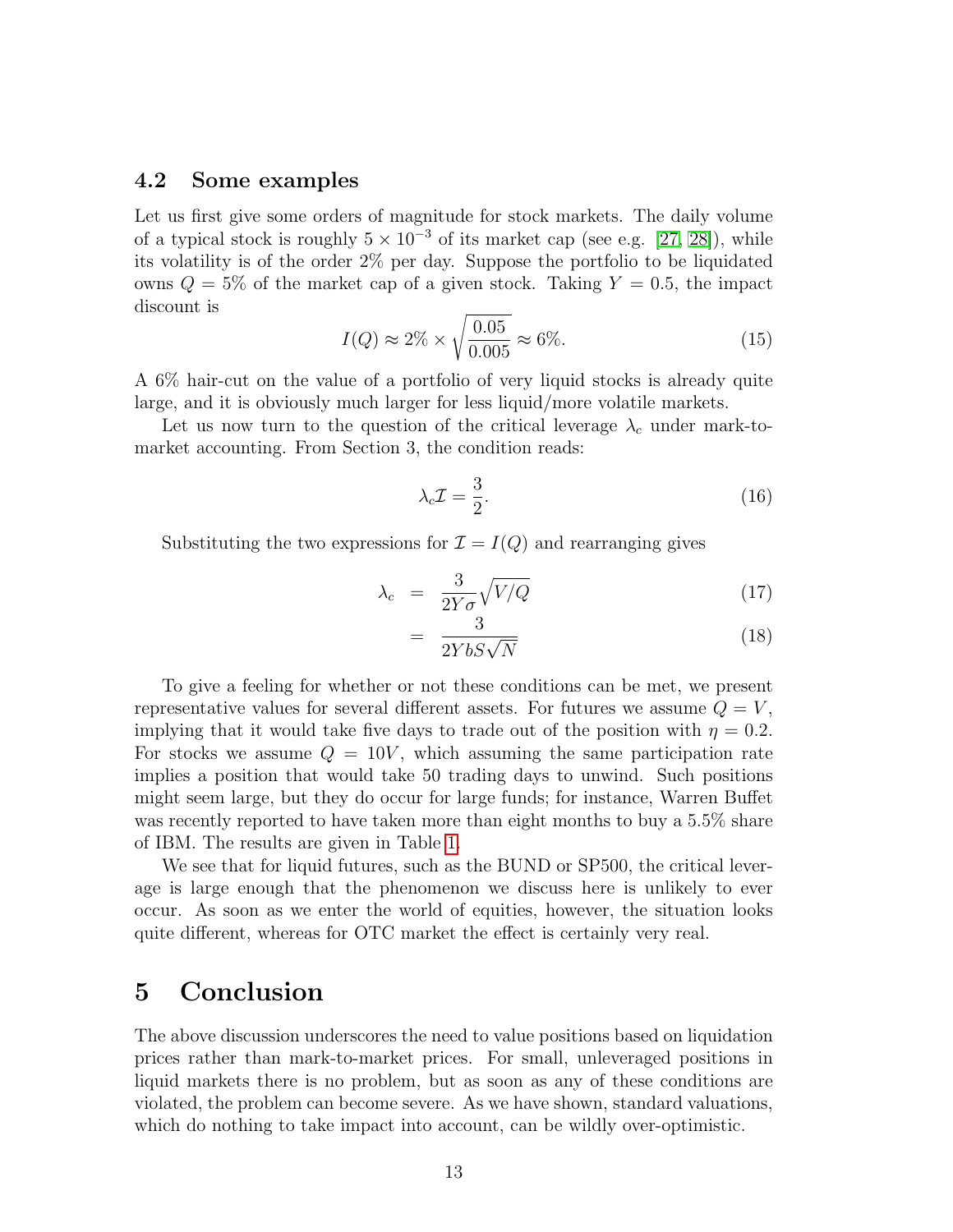| Asset                             | $\sigma(daily)$ | $V(B\$)$                              | S(bp)                       | $v(M\$                                 | $\mathcal{I}_1^{\star}$ | $\mathcal{I}^\sharp$ |            |
|-----------------------------------|-----------------|---------------------------------------|-----------------------------|----------------------------------------|-------------------------|----------------------|------------|
| BUND <sup>†</sup>                 | $0.4\%$         | 140                                   | 1.5                         | 40                                     | $0.4\%$                 | $0.7\%$              | $\sim$ 300 |
| $SP500^{\dagger}$                 | $1.6\%$         | 150                                   | $\mathcal{D}_{\mathcal{L}}$ | 10                                     | 1.6 $%$                 | $2.1\%$              | $\sim$ 100 |
| $M\mathrm{SFT}^{\diamondsuit}$    | $2\%$           | 1.25                                  | 3.7                         | 1.                                     | $6.3\%$                 | $3.2\%$              | $\sim 25$  |
| $AAPL^{\diamondsuit}$             | $2.8\%$         | 0.5                                   | 17                          | 0.1                                    | 8.9%                    | $2.9\%$              | $\sim$ 17  |
| $\operatorname{KKR}^{\heartsuit}$ | $2.5\%$         | $2^{\heartsuit}$                      | 14                          | $2.5^\heartsuit$                       | $7.9\%$                 | $9.4\%$              | $\sim$ 16  |
| $ClubMed^{\clubsuit}$             | 4.3 $%$         | $\mathbf{1}$ is a set of $\mathbf{r}$ | 45                          | $11$ <sup><math>\clubsuit</math></sup> | $13.5\%$                | 8.2 %                | $\sim$ 11  |
| $CDS^{\flat}$                     |                 |                                       | $10\%$                      | 10                                     |                         | 20%                  | $\sim 7.5$ |

<span id="page-13-0"></span>Table 1: Numerical values of the different parameters entering the two alternative impact formulae given in Eqs. [\(1\)](#page-3-0) and [\(14\)](#page-11-2) and the corresponding estimates of impact and critical leverage. Except as otherwise noted, numbers are based on data for the first quarter of 2008. These are only rough orders of magnitude, intended for a qualitative discussion.  $\star$ : Impact  $\mathcal{I}_1 = I(Q)$  based on volatility and volume, computed with Eq.  $(1)$ , with  $Y = 1$  and  $Q = V$  for futures and  $Q = 10V$  for stocks. This corresponds to a position of roughly 5% of the market capitalisation on stocks, and to a position equal to 3 Kerviels on the BUND.  $\sharp$ : Impact computed with Eq. [\(14\)](#page-11-2), with  $Y = 1$ ,  $b = 0.6 - 0.9$  (depending on the market [\[26\]](#page-17-10)) and the same values of Q. †: For futures, we refer to the nearest maturity; the numbers for the 10YUSNOTE are very similar to those for the BUND. Note that for liquid futures, the critical leverage level is very high (as expected). Still, a 1.5% liquidity hair-cut on a position on the SP500 is by no means negligible.  $\diamondsuit$ : Large cap US stocks: In this case,  $Q = 10V$ . Note that the two impact estimates are substantially different, with  $\mathcal{I}_1 > \mathcal{I}_2$ . This maybe due to the fact that the volume at the best quote,  $v$ , is highly skewed, i.e. the typical available volume is much smaller than the average volume. Furthermore, trades are usually only a fraction of the available volume. Therefore one expects  $N > Q/v$ . We have kept the more reliable formula Eq. [\(1\)](#page-3-0) to compute  $\lambda_c$ .  $\heartsuit$  This is Krispy Kreme Doughnuts, a small cap US stock.  $Q = 10V$  where V is now in M \$ and v in thousand \$. The numbers correspond to March 2012.  $\clubsuit$  Club Med is a small cap French stock.  $Q = 10V$ , with V is in M Euros. and v in thousand Euros. The numbers correspond to 2002.  $\flat$ : For CDS on single names, these are OTC markets for which we only have estimates. Daily transactions are very patchy and their number is typically in the range  $1 - 20$ . We have chosen a reasonable value  $N = Q/v = 10$ , corresponding to a position of 10 to 100 M\$. As expected, liquidity discount and potential deleveraging problems are very substantial here.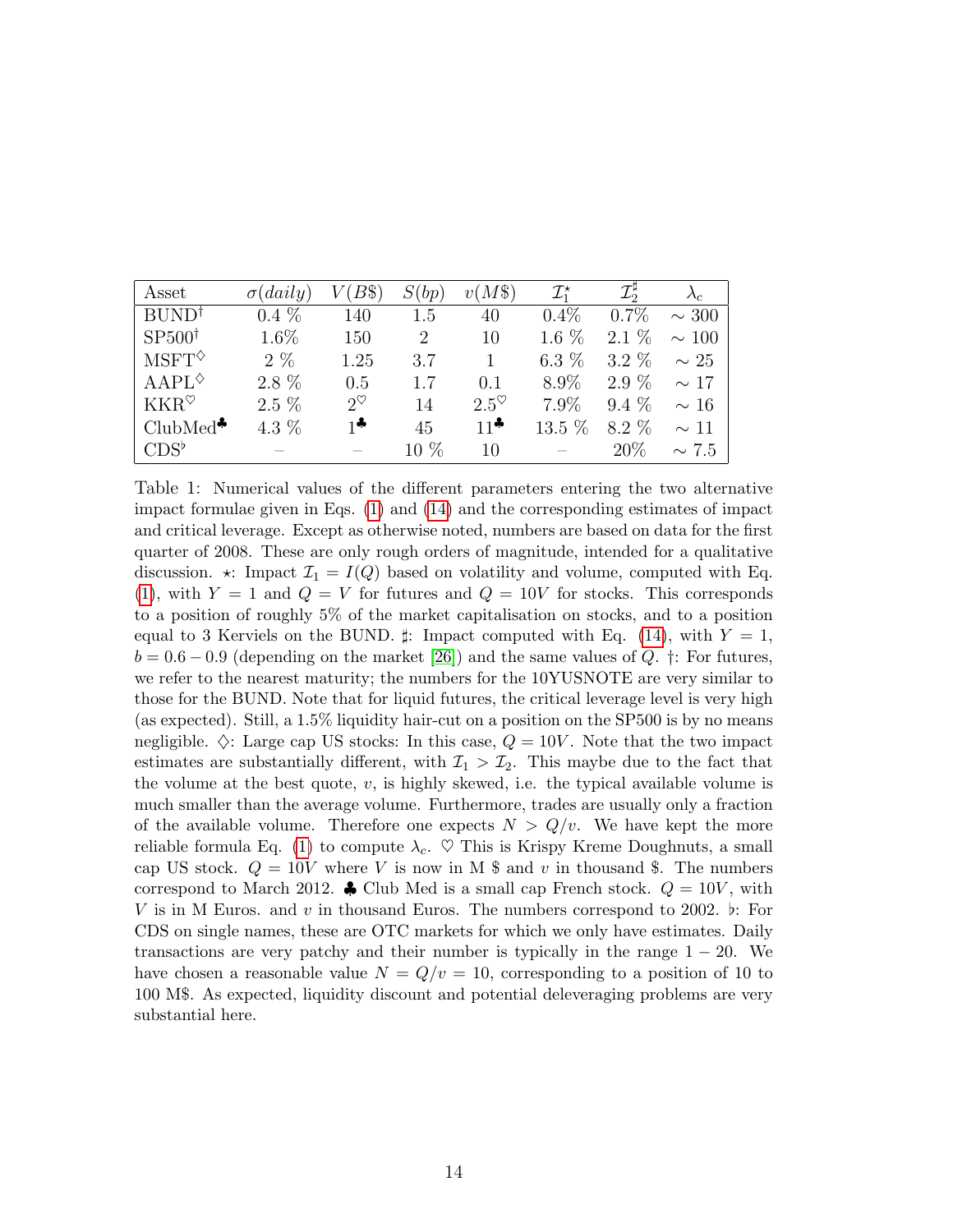The solution that we have proposed accomplishes this goal by estimating liquidation prices based on recent advances in understanding market impact. The procedures that we suggest have the key virtue of being extremely easy to implement. They are based on quantities such as volatility, trading volume, or the spread, that are easy to measure. Risk estimates can be computed for the typical expected behavior or for the probability of a loss of a given magnitude – anything that can be done with standard risk measures can be easily replicated to take impact into account, with little additional effort.

The worst negative side-effects of mark-to-market valuations occur when leverage is used. As we have shown here, when liquidity is low leverage can become critical. By this we mean that as a position is being entered there is a critical value of the leverage  $\lambda_c$  above which it becomes very likely that liquidation will result in bankruptcy, i.e. liquidation value less than money owed to creditors. This does not require bad luck or unusual price fluctuations – it is a nearly mechanical consequence of using too much leverage.

Standard mark-to-market accounting gives no warning of this problem, in fact quite the opposite: Impact raises prices as a position is purchased, causing leverage to be underestimated. However, as a position is unwound the situation is reversed. The impact of unwinding causes leverage to rise, and if the initial leverage is critical, the leverage becomes infinite and the position is bankrupt. Under mark-to-market accounting this comes as a complete surprise. Under impact-adjusted accounting, in contrast, the warning is clear. As the critical point is approached the impact-adjusted leverage diverges, telling any sensible portfolio manager that it is time to stop buying.

The method of valuation that we propose here could potentially be used both by individual risk managers as well as by regulators. Had such procedures been in place in the past, we believe that many previous disasters could have been avoided. As demonstrated in the previous section, the values where leverage becomes critical are not unreasonable compared to those used before, such as the leverages of 50 - 100 used by LTCM in 1998, or 30-40 used by Lehman Brothers and other investment banks in 2008.

However, one should worry about other potentially destabilizing feedback loops that our impact-adjusted valuation could trigger. For example, in a crisis situation, spreads and volatilities increase while the liquidity of the market decreases, leading to a stronger discount on the asset valuation. But as was the case during the 2008 crisis, the write-down of the value of some books lead to further fire-sales, fueling more panic. So it is important to estimate the parameters entering the impact formula (volatility, spread and available volumes) using a slow moving average to avoid any over-reaction to temporary liquidity draughts.

A key point underlying our discussion here is that market impact occurs for both informed and uninformed trades. Empirical studies make it clear that temporary market impact occurs even if trades are made for reasons, such as hedging or liquidity, that have nothing to do with underlying fundamentals. This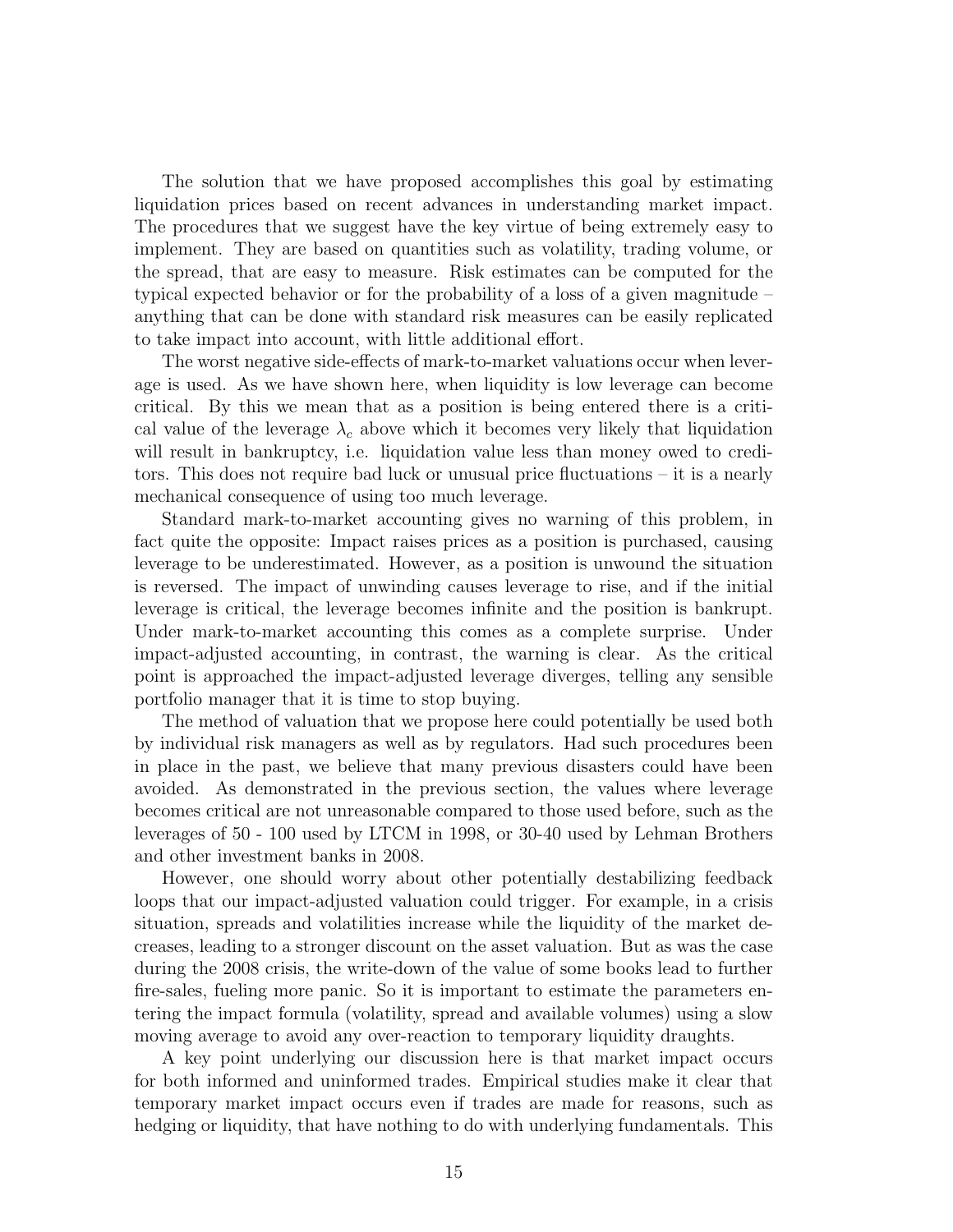should not be surprising: Typically the counterparty has no way of knowing whether the opposite side of the trade is "informed" or "uninformed"<sup>[6](#page-15-2)</sup>

The failure of mark-to-market accounting can thus be viewed as a failure of the theory of efficient markets, or at the very least the need to take a liberal view of what it means. The fact that prices can change substantially due to random events that have nothing to do with fundamentals reflects a failure of prices to provide accurate valuations. Alternatively, one can take a generous view of what the word "accurate" means, as Fisher Black did when he famously said, "we might define an efficient market as one in which price is within a factor of 2 of value . . . By this definition I think almost all markets are efficient almost all of the time. 'Almost all' means at least 90%" [\[29\]](#page-17-13).

The failure of marginal prices as a useful means of valuation is part of an emerging view of markets as dynamic, endogenously driven and self-referential [\[30,](#page-17-14) [15\]](#page-16-12), as suggested long ago by Keynes [\[31\]](#page-18-0) and more recently by Soros [\[32\]](#page-18-1). For example, recent studies suggest that exogenous news play a minor role in explaining major price jumps [\[33\]](#page-18-2), while self-referential feedback effects are strong [\[34\]](#page-18-3). Market prices are molded and shaped by trading, just as trading is molded and shaped by prices, with intricate and sometimes destabilising feedback. Because the liquidity of markets is so low, the impact of trades is essential to understand why prices move [\[11\]](#page-16-8).

## Acknowledgments

This work was supported by the National Science Foundation under grant 0965673, by the European Union Seventh Framework Programme FP7/2007-2013 under grant agreement CRISIS-ICT-2011-288501, and by the Sloan Foundation. JPB acknowledges important discussions with X. Brokmann, J. Kockelkoren and B. Toth.

# References

- <span id="page-15-0"></span>[1] C. Acerbi and G. Scandolo, "Liquidity risk theory and coherent measures of risk," Quantitative Finance, vol. 08, pp. 681–692, 2008.
- <span id="page-15-1"></span>[2] F. Caccioli, S. Still, M. Marsili, and I. Kondor, "Optimal liquidation strategies regularize portfolio selection," the European Journal of Finance, 2011.

<span id="page-15-2"></span> $6$  To be clear, there are two kinds of impact. The first is due to correctly anticipating price movements. On the timescales for completing a trade this is typically small. The second is due to influencing prices. Our point is that if my counterparty is anonymous I have no way of knowing how informed she is, and therefore must react in a generic manner.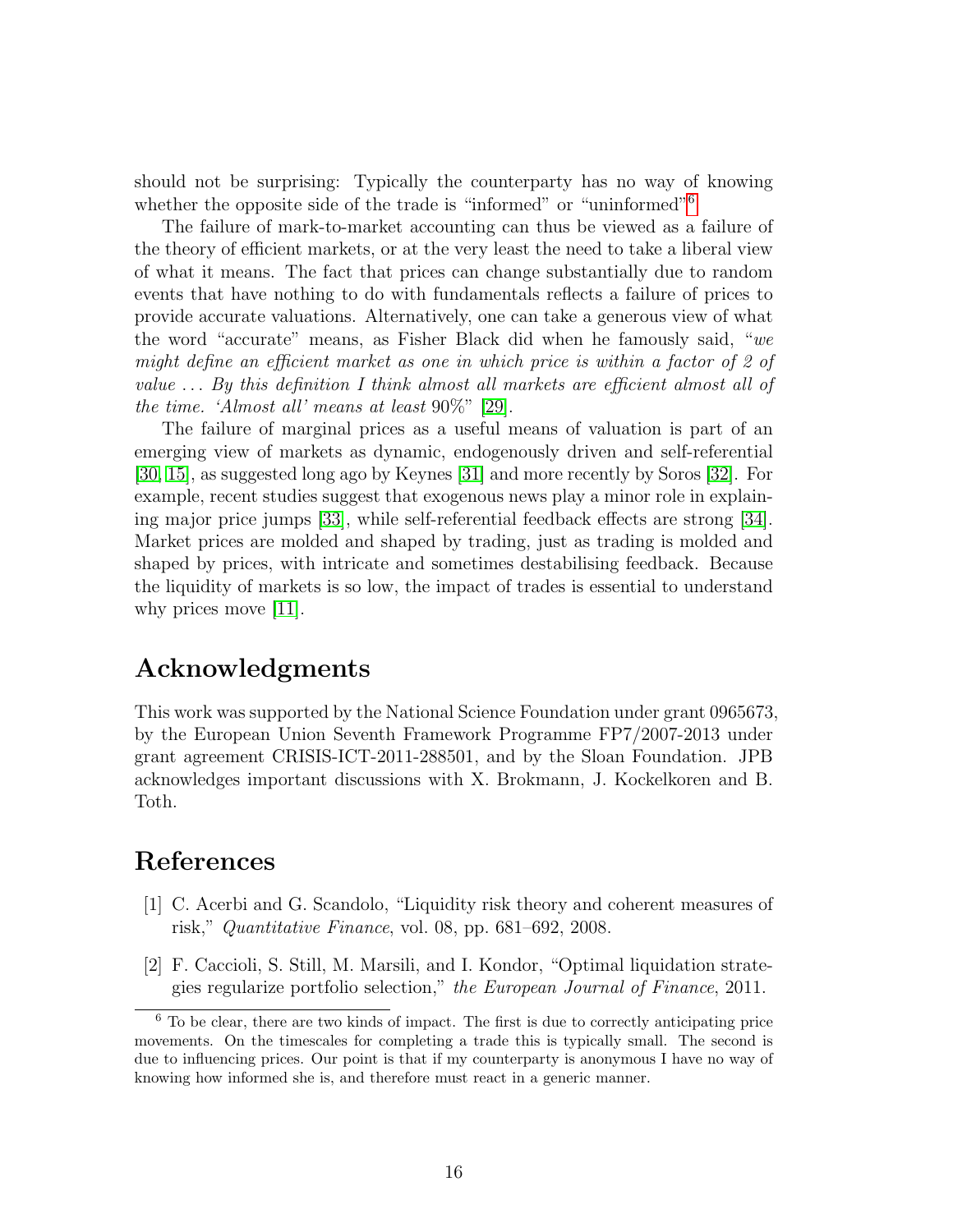- <span id="page-16-0"></span>[3] N. Torre, BARRA Market Impact Model Handbook. Berkeley: BARRA Inc., 1997.
- <span id="page-16-1"></span>[4] R. Almgren, C. Thum, H. L. Hauptmann, and H. Li, "Direct estimation of equity market impact," Risk, vol. 18, p. 5752, 2005.
- <span id="page-16-2"></span>[5] B. Toth, Y. Lemperiere, C. Deremble, J. de Lataillade, J. Kockelkoren, and J.-P. Bouchaud, "Anomalous price impact and the critical nature of liquidity in financial markets," Physical Review X, vol. 1, no. 2, p. 021006, 2011.
- <span id="page-16-3"></span>[6] J. Geanakoplos, "Liquidity, default, and crashes: Endogenous contracts in general equilibrium," in Advances in Economics and Econometrics: Theory and Applications, Eighth World Congress (M. Dewatripont, L. P. Hansen, and S. J. Turnovsky, eds.), vol. 2, pp. 170–205, Cambridge: Cambridge University Press, 2003.
- <span id="page-16-4"></span>[7] T. Adrian and H. Shin, "Liquidity and leverage," Tech. Rep. 328, Federal Reserve Bank of New York, May 2009.
- <span id="page-16-5"></span>[8] M. K. Brunnermeier and L. H. Pedersen, "Market liquidity and funding liquidity," Review Of Financial Studies, vol. 22, no. 6, pp. 2201–2238, 2009.
- <span id="page-16-6"></span>[9] S. Thurner, G. Geanakoplos, and J. D. Farmer, "Leverage causes fat tailes and clustered volatility," *Quantitative Finance*, vol. 12, no. 5, pp. 695–707, 2012.
- <span id="page-16-7"></span>[10] J. Geanakoplos, "Solving the present crisis and managing the leverage cycle," FRBNY Economic Policy Review, pp. 101–131, 2010.
- <span id="page-16-8"></span>[11] J.-P. Bouchaud, J. D. Farmer, and F. Lillo, "How markets slowly digest changes in supply and demand," in Handbook of Financial Markets: Dynamics and Evolution (T. Hens and K. Schenk-Hoppe, eds.), pp. 57–156, Elsevier, 2009.
- <span id="page-16-9"></span>[12] J.-P. Bouchaud, Price Impact. John Wiley & Sons, Ltd, 2010.
- <span id="page-16-10"></span>[13] R. Engle, R. Ferstenberg, and J. Russel, "Measuring and modeling execution cost and risk," Tech. Rep. 08-09, University of Chicago, 2008.
- <span id="page-16-11"></span>[14] E. Moro, L. G. Moyano, J. Vicente, A. Gerig, J. D. Farmer, G. Vaglica, F. Lillo, and R. Mantegna, "Market impact and trading protocols of hidden orders in stock markets," Physical Review E., vol. 80, no. 6, p. 066102, 2009.
- <span id="page-16-12"></span>[15] J.-P. Bouchaud, The Endogenous Dynamics of Markets: Price Impact, Feedback Loops and Instabilities. A. Berd (Risk Books, Incisive Media, London, 2011), 2010.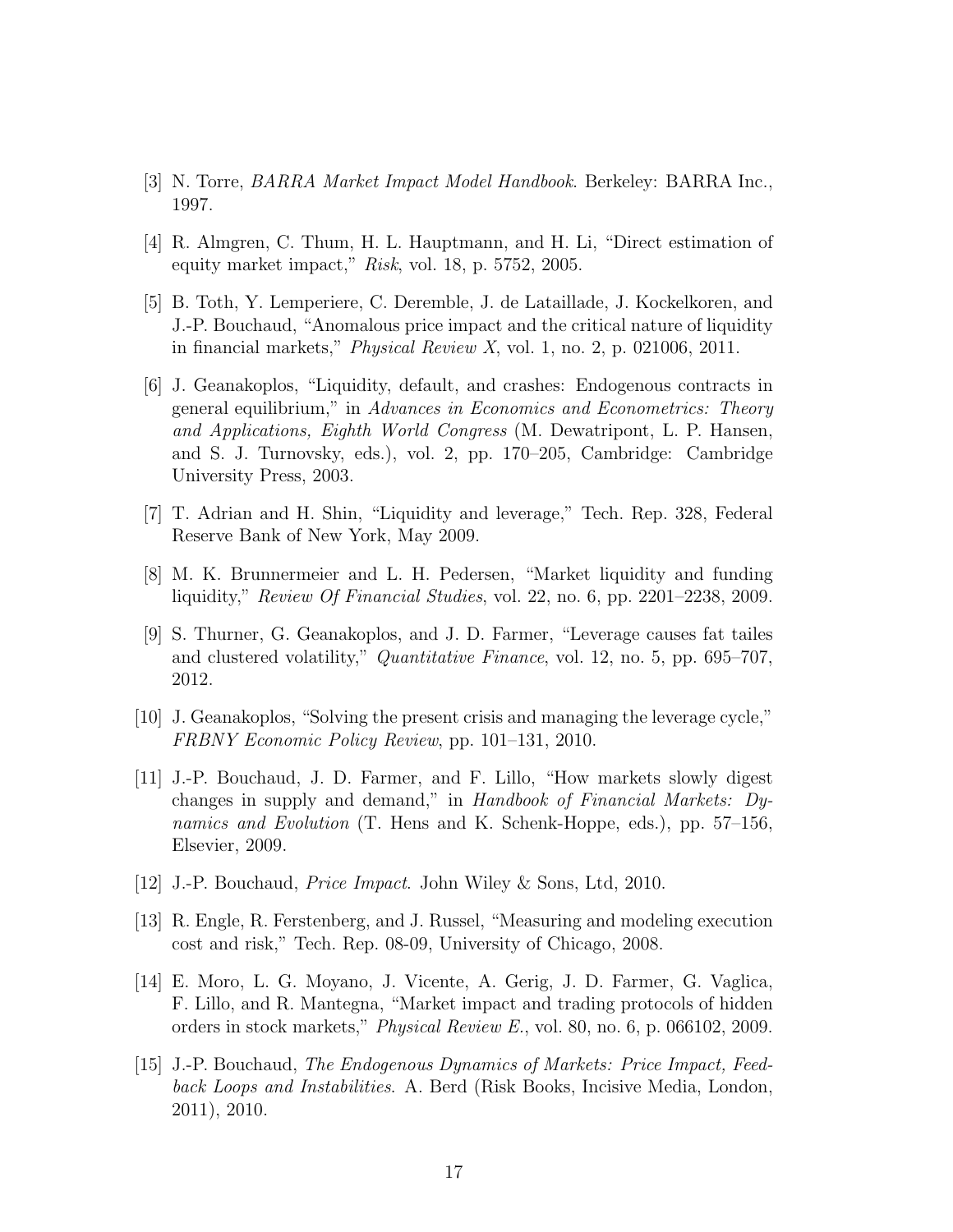- <span id="page-17-0"></span>[16] A. S. Kyle, "Continuous auctions and insider trading," Econometrica, vol. 53, pp. 1315–1335, 1985.
- <span id="page-17-1"></span>[17] G. Huberman and W. Stanzl, "Price manipulation and quasi-arbitrage," Econometrica, vol. 72, no. 4, pp. 1247–1275, 2004.
- <span id="page-17-2"></span>[18] J.-P. Bouchaud, Y. Gefen, M. Potters, and M. Wyart, "Fluctuations and response in financial markets: The subtle nature of "random" price changes," Quantitative Finance, vol. 4, no. 2, pp. 176–190, 2004.
- <span id="page-17-3"></span>[19] F. Lillo and J. D. Farmer, "The long memory of the efficient market," Studies in Nonlinear Dynamics & Econometrics, vol. 8, no. 3, p. 133, 2004.
- <span id="page-17-4"></span>[20] R. C. Grinold and R. N. Kahn, Active Portfolio Management. New York: The McGraw-Hill Companies, Inc., 1995.
- <span id="page-17-5"></span>[21] X. Gabaix, P. Gopikrishnan, V. Plerou, and H. Stanley, "Institutional investors and stock market volatility," Quarterly Journal of Economics, vol. 121, pp. 461–504, 2006.
- <span id="page-17-6"></span>[22] J. Gatheral, "No-dynamic-arbitrage and market impact," Quantitative Finance, vol. 10, p. 749, 2010.
- <span id="page-17-7"></span>[23] J. D. Farmer, A. Gerig, F. Lillo, and H. Waelbroeck, "How efficiency shapes market impact," tech. rep., 2011. http://arxiv.org/abs/1102.5457.
- <span id="page-17-8"></span>[24] P. Weber and B. Rosenow, "Order book approach to price impact," Quantitative Finance, vol. 5, pp. 357–364, 2005.
- <span id="page-17-9"></span>[25] J.-P. Bouchaud, J. Kockelkoren, and M. Potters, "Random walks, liquidity molasses and critical response in financial markets," Quantitative Finance, vol. 6, no. 2, pp. 115–123, 2006.
- <span id="page-17-10"></span>[26] M. Wyart, J.-P. Bouchaud, J. Kockelkoren, M. Potters, and M. Vettorazzo, "Relation between bid-ask spread, impact and volatility in double auction markets," *Quantitative Finance*, vol. 8, p. 41, 2008.
- <span id="page-17-11"></span>[27] A. W. Lo and J. Wang, "Trading volume: Definitions, data analysis, and implications of portfolio theory," Review of Financial Studies, vol. 13, pp. 257– 300, 2000.
- <span id="page-17-12"></span>[28] Z. Eisler and J. Kertesz, "Size matters: some stylized facts of the stock market revisited," *The European Physical Journal B*, vol. 51, p. 145, 2006.
- <span id="page-17-13"></span>[29] F. Black, "Noise," Journal of Finance, vol. 41, no. 3, pp. 529–543, 1986.
- <span id="page-17-14"></span>[30] D. Sornette, Endogenous versus exogenous origins of crises. S. Albeverio, V. Jentsch and H. Kantz, eds. (Springer, Heidelberg), 2005.